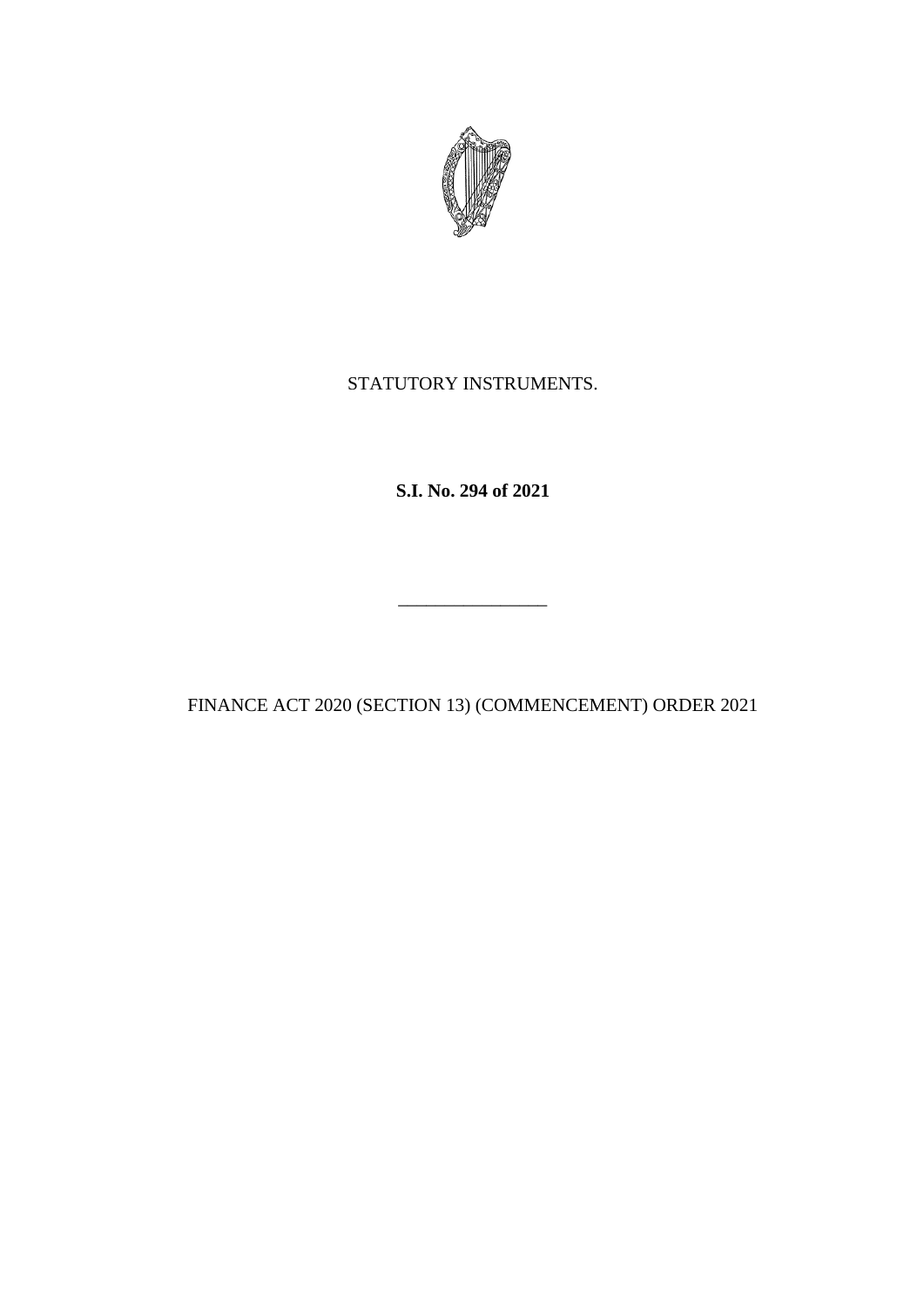### S.I. No. 294 of 2021

#### FINANCE ACT 2020 (SECTION 13) (COMMENCEMENT) ORDER 2021

I, PASCHAL DONONOE, Minister for Finance, in exercise of the powers conferred on me by section 13(2) of the Finance Act 2020 (No. 26 of 2020) hereby order as follows:

1. This Order may be cited as the Finance Act 2020 (Section 13) (Commencement) Order 2021.

2. The  $1<sup>st</sup>$  day of July 2021 is appointed as the day on which section 13 of the Finance Act 2020 (No. 26 of 2020) comes into operation.



GIVEN under my Official Seal, 16 June, 2021.

PASCHAL DONOHOE, Minister for Finance.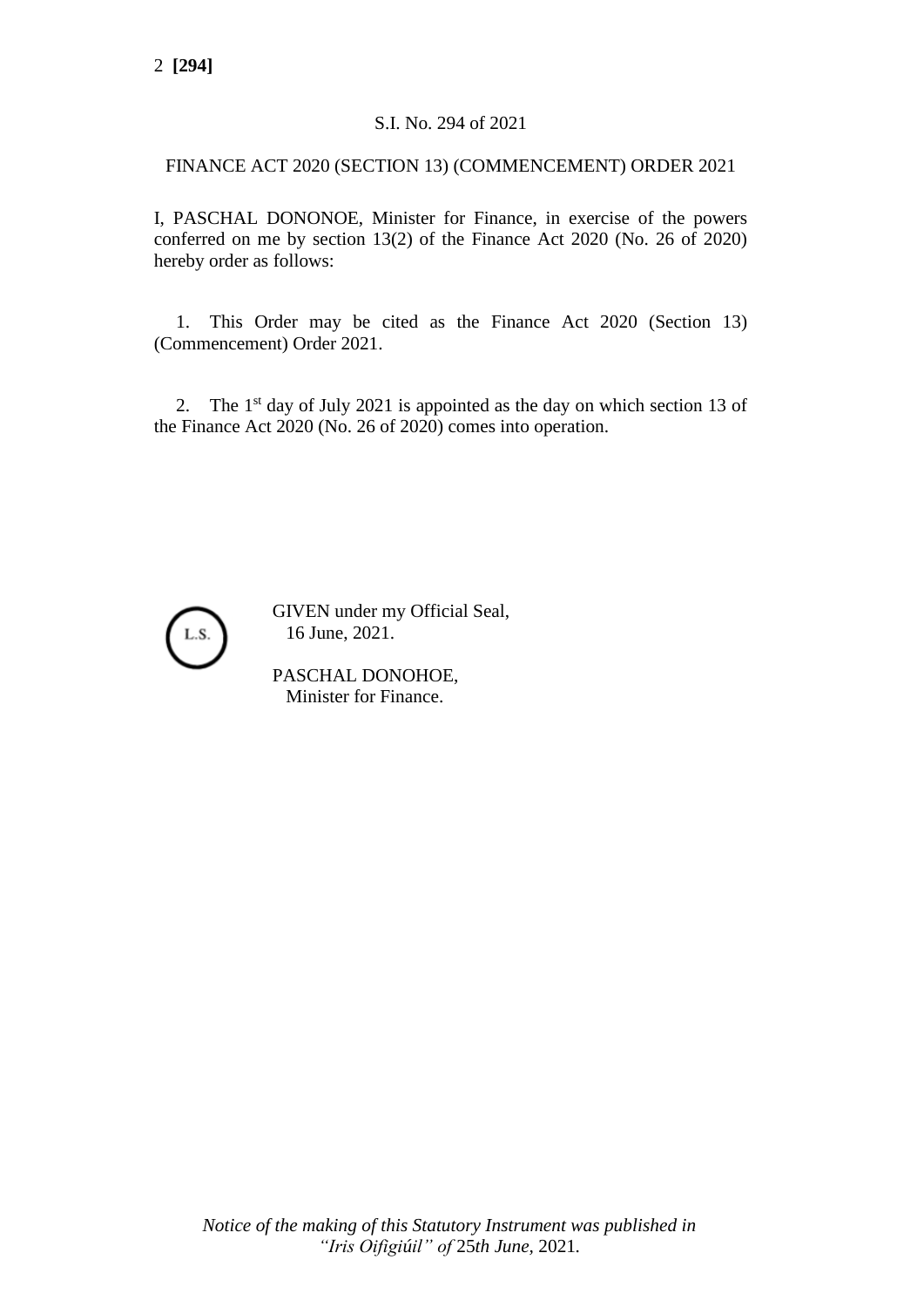#### EXPLANATORY NOTE

## (*This note is not part of the Instrument and does not purport to be a legal interpretation.*)

This Order commences Section 13 of Finance Act 2020 (No.26 of 2020) which provides for electronic Professional Services Withholding Tax (ePSWT). The Order takes effect on 1st July 2021.